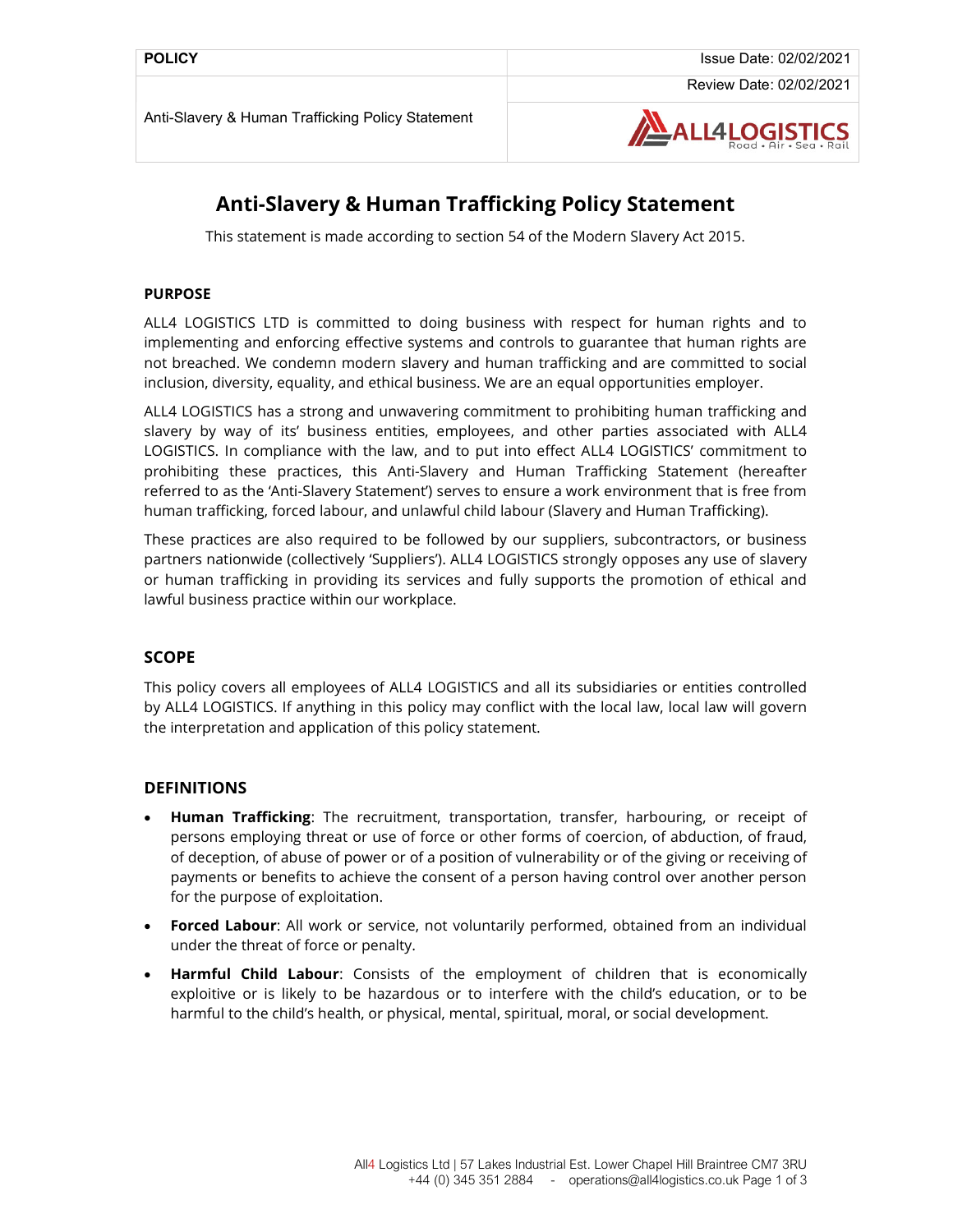Review Date: 02/02/2021

Anti-Slavery & Human Trafficking Policy Statement



# RATIONALE

ALL4 LOGISTICS will not tolerate or condone the use of unlawful child labour or forced labour in the provision of its services. It will not accept goods or services from suppliers that utilise child labour in any manner in any part of our company, subcontractors, or providers. These crimes exist throughout the world, but human trafficking and slavery are intolerable crimes.

This statement shall define ALL4 LOGISTICS efforts and commitment to eradicate human trafficking and slavery from our company and our supply chains.

#### REQUIREMENTS

ALL4 LOGISTICS suppliers and subcontractors are an essential part of our success and our culture. We expect each of these business partners to conduct their business with the same commitment to ethical business practices as we do. Where possible, we endeavour to build longstanding relationships with subcontractors and suppliers and make clear our expectations of business behaviour.

## ALL4 LOGISTICS and its suppliers:

- Will not use forced or compulsory labour, i.e., any work or service that a worker performs involuntarily, under threat of penalty.
- Will ensure that the general terms of employment are voluntary.
- Will not hold passports of migrant workers.
- Will not pay fees to agents other than reputable temp worker agencies where there is an opportunity for workers to engage in temporary to permanent employment.
- Will comply with the minimum age requirements prescribed by applicable laws unless a specific contract contains stricter age requirements.
- Will compensate its workers with wages and benefits that meet or exceed the legally required minimum and comply with overtime pay agreements.
- Will abide by applicable law concerning the maximum hours of labour such as the provisions of Working Time Directive(s) or other applicable laws.
- Will keep records of and be entirely transparent in complying with the above.

# RECRUITMENT AND WHISTLEBLOWING

As part of our commitment to ensuring that there is no modern slavery or human trafficking in our supply chain, we have the following internal policies to ensure that we are conducting business ethically and transparently: